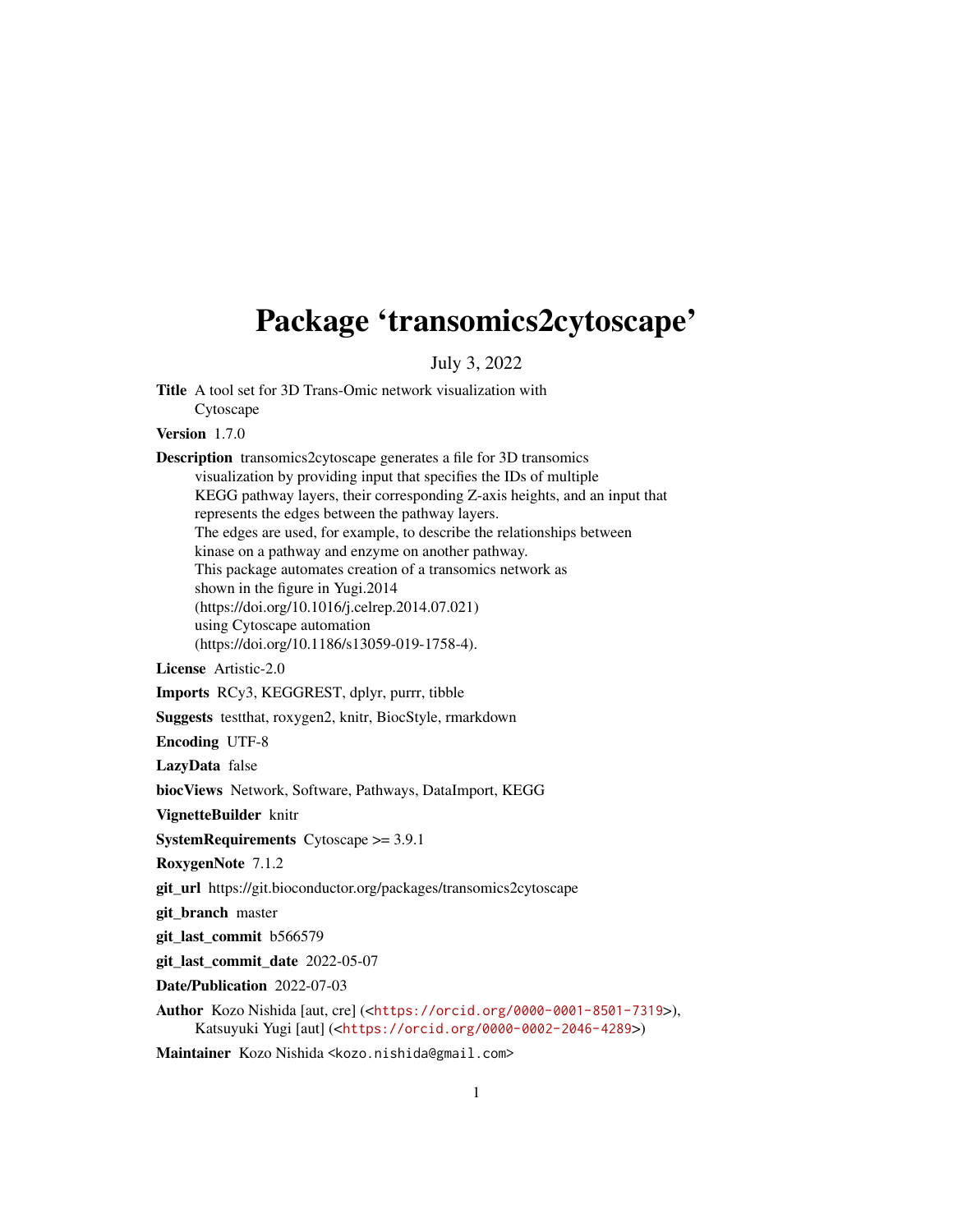### <span id="page-1-0"></span>R topics documented:

| Index |  |  |  |  |  |  |  |  |  |  |  |  |  |  |  |  |  | - 6 |
|-------|--|--|--|--|--|--|--|--|--|--|--|--|--|--|--|--|--|-----|
|       |  |  |  |  |  |  |  |  |  |  |  |  |  |  |  |  |  |     |
|       |  |  |  |  |  |  |  |  |  |  |  |  |  |  |  |  |  |     |
|       |  |  |  |  |  |  |  |  |  |  |  |  |  |  |  |  |  |     |

create3Dnetwork *Create 3D network view for transomics visualization.*

#### Description

Import multiple KEGG pathways and integrate the pathways into Cy3D renderer

#### Usage

```
create3Dnetwork(networkDataDir, networkLayers, stylexml)
```
#### Arguments

|               | networkDataDir Path of a directory to put the network files of the second column of networkLay-<br>ers TSV.                                                                                                             |
|---------------|-------------------------------------------------------------------------------------------------------------------------------------------------------------------------------------------------------------------------|
| networkLayers | Path of a TSV file with the 4 columns (layer index, the network file name in<br>networkDataDir, Z-height of the network, whether to interact not only with the<br>nodes of each network layer but also with the edges). |
| stylexml      | Path of a XML file for Cytoscape style                                                                                                                                                                                  |

#### Value

A SUID of the 3D network.

#### Author(s)

Kozo Nishida

#### Examples

```
## Not run:
networkDataDir <- tempfile(); dir.create(networkDataDir)
networkLayers <- system.file("extdata/usecase1", "yugi2014.tsv",
    package = "transomics2cytoscape")
stylexml <- system.file("extdata/usecase1", "yugi2014.xml",
   package = "transomics2cytoscape")
suid <- create3Dnetwork(networkDataDir, networkLayers, stylexml)
```
## End(Not run)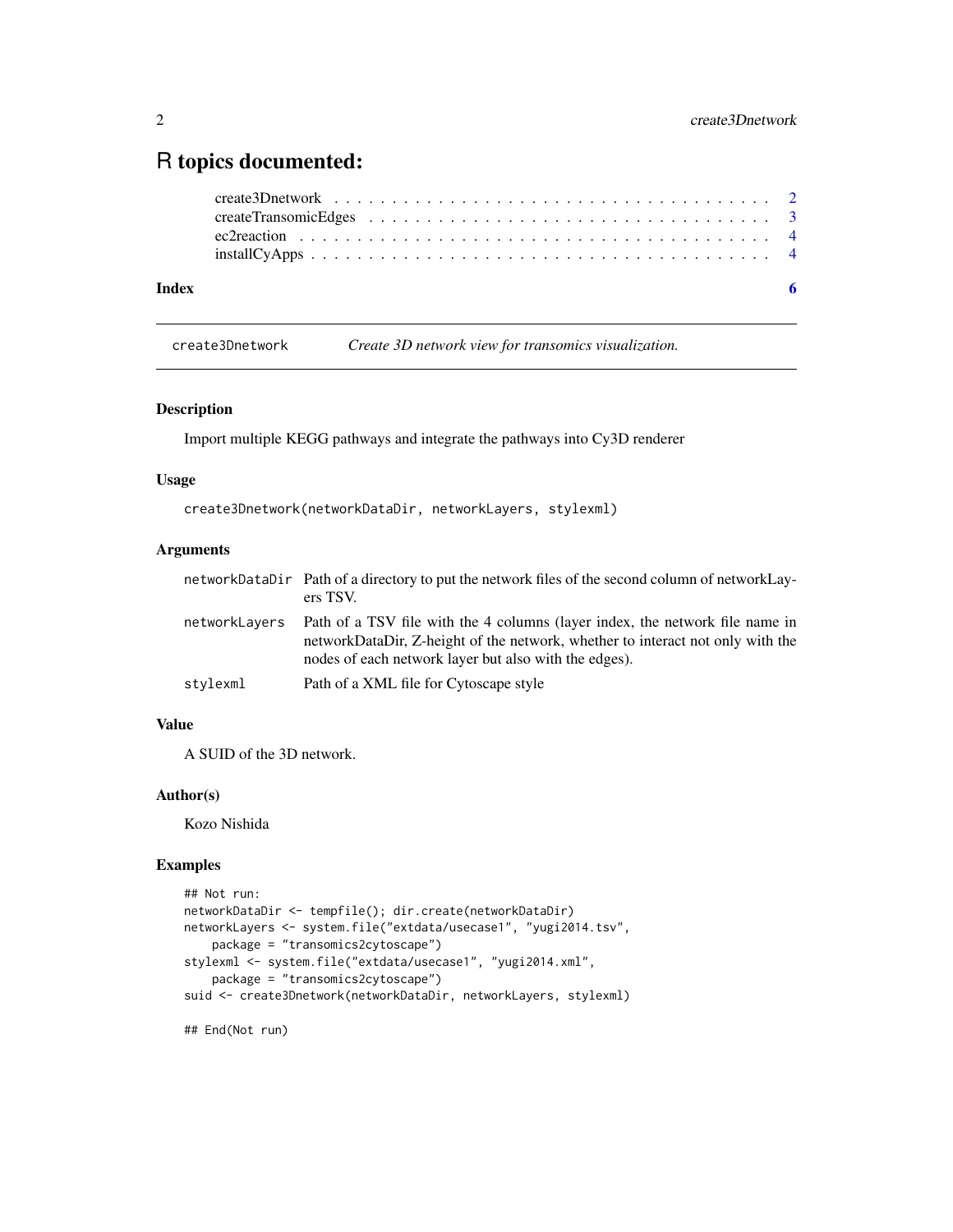<span id="page-2-0"></span>createTransomicEdges *Create Trans-Omic edges between layers of the network.*

#### Description

Create Trans-Omic edges between layers of the network

#### Usage

createTransomicEdges(suid, transomicEdges)

#### Arguments

| suid | A SUID of Cytoscape network                                                                                                                                                                                                                                                                                                                                                                                                                                                                                                                                                             |
|------|-----------------------------------------------------------------------------------------------------------------------------------------------------------------------------------------------------------------------------------------------------------------------------------------------------------------------------------------------------------------------------------------------------------------------------------------------------------------------------------------------------------------------------------------------------------------------------------------|
|      | transomicEdges Path of a TSV file with the 7 columns (layer index of the source node, the column<br>name for which you want to find the attribute value of the source node, the<br>attribute value of the source node should have, layer index of a target node name<br>or KEGG object ID that the source node should have, layer index of the target<br>node, the column name for which you want to find the attribute value of the<br>target node, the attribute value of the target node should have, name or KEGG<br>object ID that the target node should have, interaction type). |

#### Value

A SUID of the 3D network.

#### Author(s)

Kozo Nishida

#### Examples

```
## Not run:
layer1to2 <- system.file("extdata/usecase1", "k2e.tsv",
   package = "transomics2cytoscape")
suid <- createTransomicEdges(suid, layer1to2)
```
## End(Not run)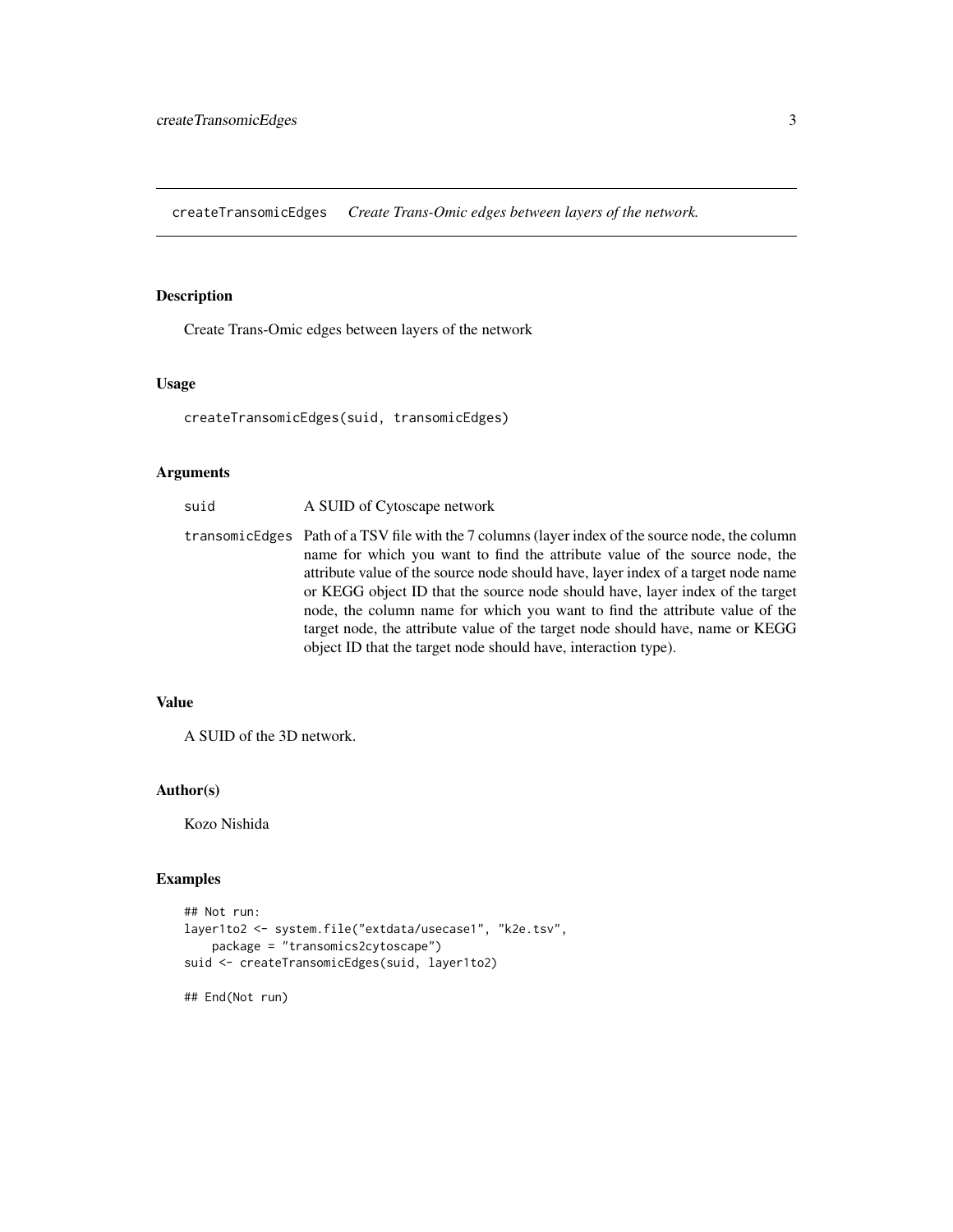<span id="page-3-0"></span>

#### Description

Convert a EC number column to a KEGG reaction ID column

#### Usage

ec2reaction(tsvFilePath, columnIndex, outputFilename)

#### Arguments

| tsvFilePath | Path of a TSV file with column of EC number                       |
|-------------|-------------------------------------------------------------------|
| columnIndex | Index number of the column with the EC number you want to convert |
|             | outputFilename The output file name                               |

#### Value

None

#### Author(s)

Kozo Nishida

#### Examples

```
## Not run:
layer3to2 <- system.file("extdata/usecase1", "allosteric_ecnumber.tsv",
   package = "transomics2cytoscape")
ec2reaction(layer3to2, 6, "allosteric_ec2rea.tsv")
```
## End(Not run)

installCyApps *Install the Cytoscape Apps the transomics2cytoscape depends.*

#### Description

Install the Cytoscape Apps the transomics2cytoscape depends

#### Usage

installCyApps()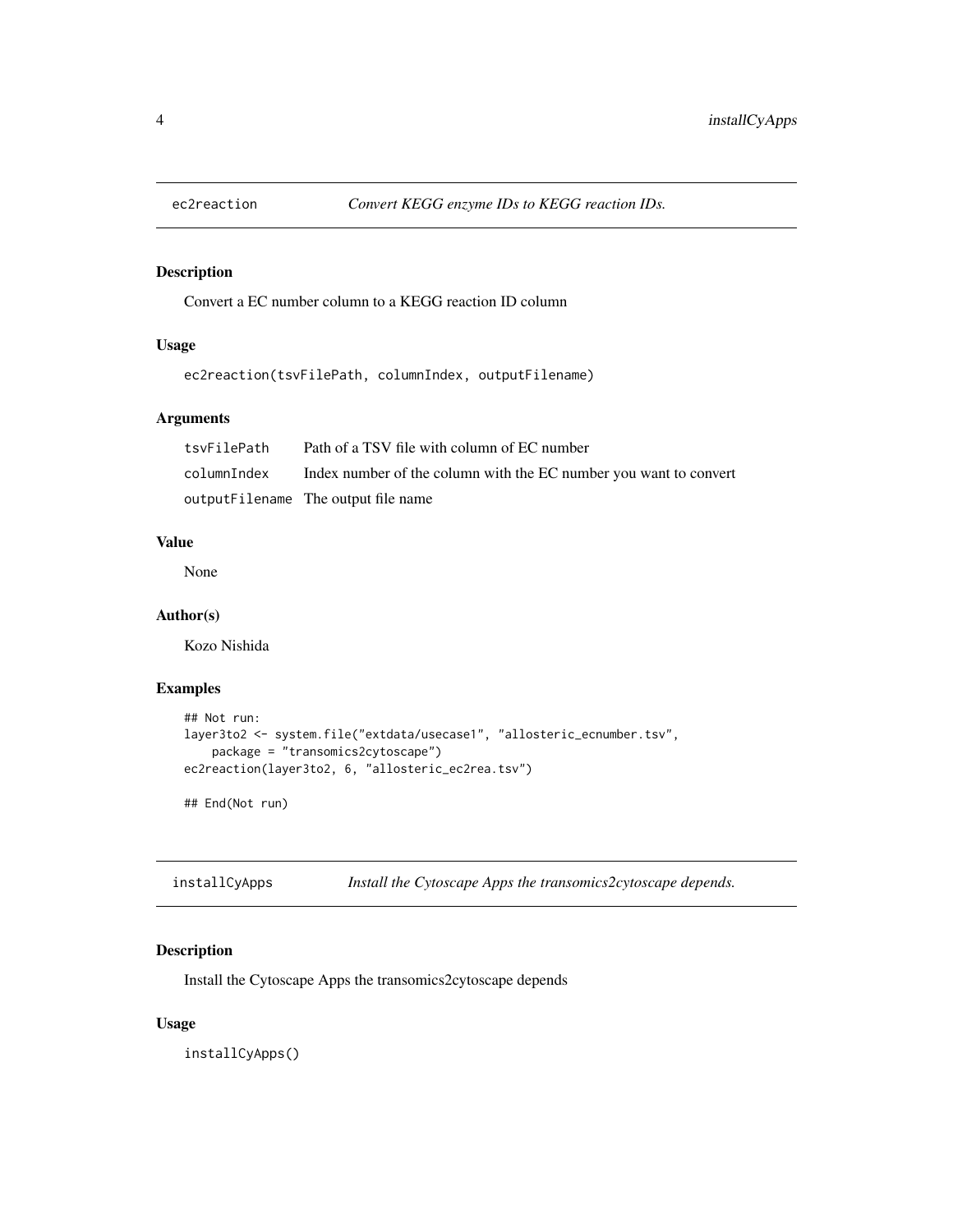#### installCyApps

#### Value

None

#### Author(s)

Kozo Nishida

#### Examples

## Not run: installCyApps()

## End(Not run)